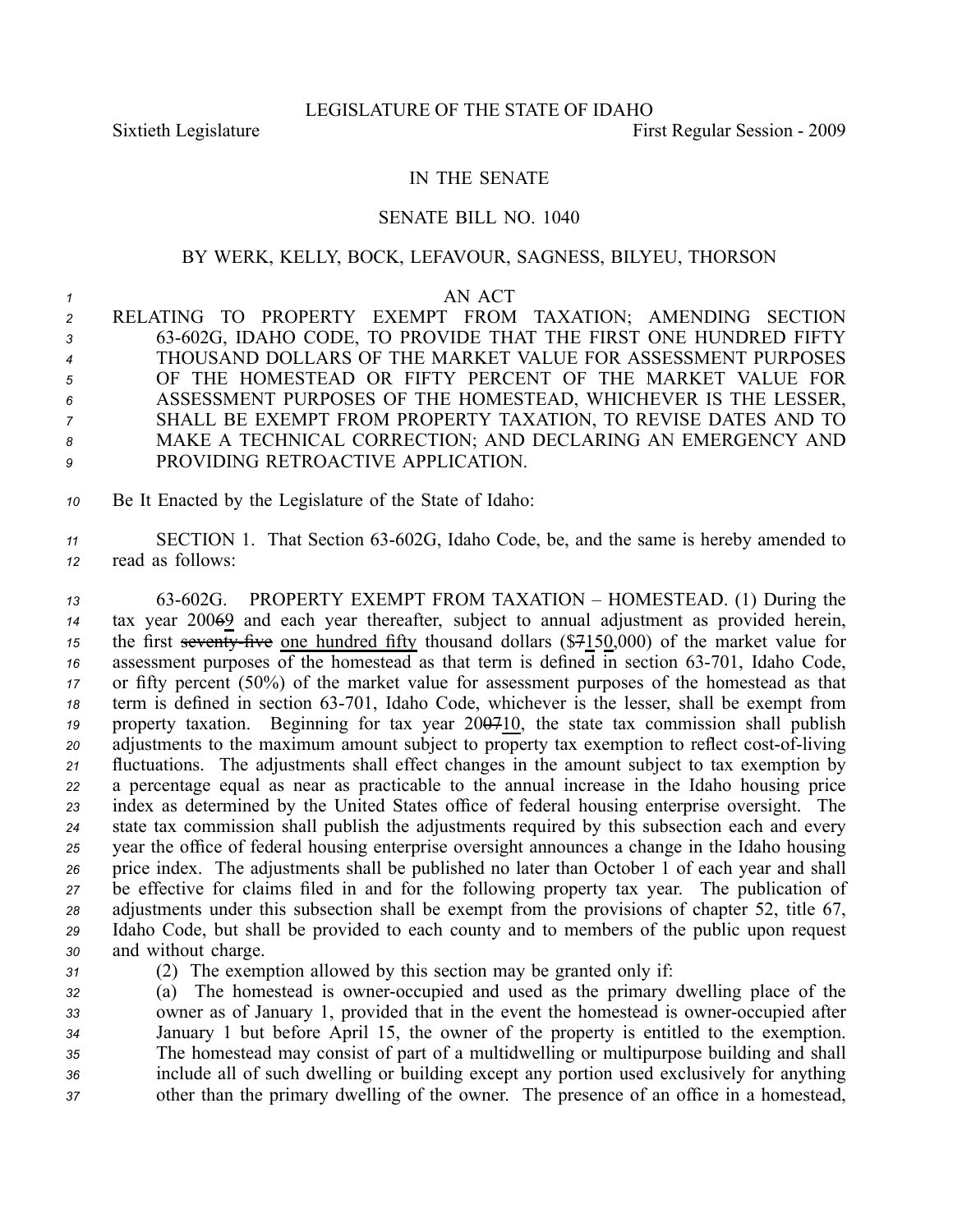*<sup>1</sup>* which office is used for multiple purposes, including business and personal use, shall not *<sup>2</sup>* preven<sup>t</sup> the owner from claiming the exemption provided in this section; and

 (b) The tax commission has certified to the board of county commissioners that all properties in the county which are subject to appraisal by the county assessor have, in fact, been appraised uniformly so as to secure <sup>a</sup> just valuation for all property within the county; and

*<sup>7</sup>* (c) The owner has certified to the county assessor by April 15 that: *<sup>8</sup>* (i) He is making application for the exemption allowed by this section;

*<sup>9</sup>* (ii) That the homestead is his primary dwelling place; and

*<sup>10</sup>* (iii) That he has not made application in any other county for the exemption, and *<sup>11</sup>* has not made application for the exemption on any other homestead in the county.

*<sup>12</sup>* (d) For the purpose of this section, the definition of "owner" shall be the same definition 13 set forth in section 63-701(7), Idaho Code.

 When an "owner," pursuant to the provisions of section 63-701(7), Idaho Code, is any person who is the beneficiary of <sup>a</sup> revocable or irrevocable trust, or who is <sup>a</sup> partner of <sup>a</sup> limited partnership, <sup>a</sup> member of <sup>a</sup> limited liability company, or shareholder of <sup>a</sup> corporation, he or she may provide proof of the trust, limited partnership, limited liability company, or corporation in the manner set forth in section 63-703(4), Idaho Code.

 (e) Any owner may reques<sup>t</sup> in writing the return of all copies of any documents 20 submitted with the affidavit set forth in section 63-703(4), Idaho Code, that are held by a county assessor, and the copies shall be returned by the county assessor upon submission of the affidavit in proper form.

*<sup>23</sup>* (f) For the purpose of this section, the definition of "primary dwelling place" shall be the <sup>24</sup> same definition set forth in section 63-701(8), Idaho Code.

*<sup>25</sup>* (g) For the purpose of this section, the definition of "occupied" shall be the same 26 definition set forth in section 63-701(6), Idaho Code.

*<sup>27</sup>* (3) An owner need only make application for the exemption described in subsection (1) *<sup>28</sup>* of this section once, as long as all of the following conditions are met:

*<sup>29</sup>* (a) The owner has received the exemption during the previous year as <sup>a</sup> result of his *<sup>30</sup>* making <sup>a</sup> valid application as defined in subsection (2)(c) of this section.

*<sup>31</sup>* (b) The owner or beneficiary, partner, member or shareholder, as appropriate, still *<sup>32</sup>* occupies the same homestead for which the owner made application.

 (c) The homestead described in subsection (3)(b) of this section is owner-occupied or occupied by <sup>a</sup> beneficiary, partner, member or shareholder, as appropriate, and used as the primary dwelling place of the owner or beneficiary, partner, member or shareholder, as appropriate, as of January 1; provided however, that in the event the homestead is 37 owner-occupied after January 1, but before April 15, the owner of the property is entitled to the exemption.

*<sup>39</sup>* (4) The exemption allowed by this section must be taken before the reduction in taxes 40 provided by sections 63-701 through 63-710, Idaho Code, is applied.

*<sup>41</sup>* (5) Recovery of property tax exemptions allowed by this section but improperly claimed *<sup>42</sup>* or approved:

 (a) Upon discovery of evidence, facts or circumstances indicating any exemption allowed by this section was improperly claimed or approved, the county assessor shall decide whether the exemption claimed should have been allowed and if not, notify the taxpayer in writing, assess <sup>a</sup> recovery of property tax and notify the county treasurer of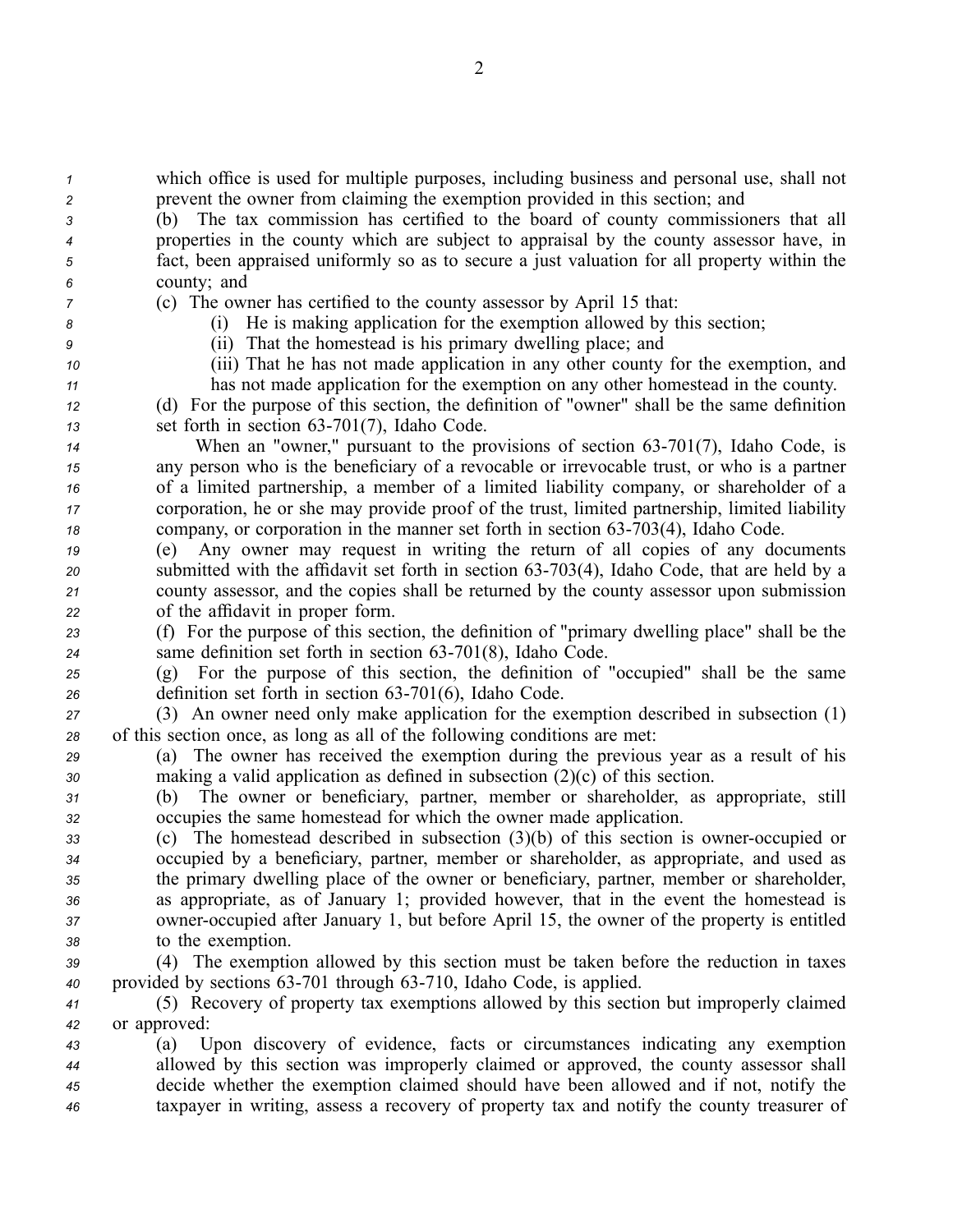this assessment. If the county assessor determined that an exemption was improperly approved as <sup>a</sup> result of county error, the county assessor shall presen<sup>t</sup> the discovered evidence, facts or circumstances from the improperly approved exemption to the board of county commissioners, at which time the board may waive <sup>a</sup> recovery of the property tax and notify such taxpayer in writing.

 (b) When information indicating that an improper claim for the exemption allowed by this section is discovered by the state tax commission, the state tax commission may disclose this information to the appropriate county assessor, board of county commissioners and county treasurer. Information disclosed to county officials by the state tax commission under this subsection may be used to decide the validity of any entitlement to the exemption provided in this section and is not otherwise subject to public disclosure pursuan<sup>t</sup> to chapter 3, title 9, Idaho Code.

*<sup>13</sup>* (c) The assessment and collection of the recovery of property tax must begin within the *<sup>14</sup>* seven (7) year period beginning the date the assessment notice reflecting the improperly *<sup>15</sup>* claimed or approved exemption was required to be mailed to the taxpayer.

 (d) The taxpayer may appeal to the board of county commissioners the decision by the county assessor to assess the recovery of property tax within thirty (30) days of the date the county assessor sent the notice to the taxpayer pursuan<sup>t</sup> to this section. The board may waive the collection of all or par<sup>t</sup> of any costs, late charges and interest, in order to facilitate the collection of the recovery of the property tax.

 (e) For purposes of calculating the tax, the amount of the recovered property tax shall be for each year the exemption allowed by this section was improperly claimed or approved, up to <sup>a</sup> maximum of seven (7) years. The amount of the recovery of property tax shall be calculated using the product of the amount of exempted value for each year multiplied by the levy for that year plus costs, late charges and interest for each year at the rates equal to those provided for delinquent property taxes during that year.

 (f) Any recovery of property tax shall be due and payable no later than the date provided for property taxes in section 63-903, Idaho Code, and if not timely paid, late charges and interest, beginning the first day of January in the year following the year the county assessor sent the notice to the taxpayer pursuan<sup>t</sup> to this section, shall be calculated at the current rate provided for property taxes.

*<sup>32</sup>* (g) Recovered property taxes shall be billed, collected and distributed in the same *<sup>33</sup>* manner as property taxes, excep<sup>t</sup> each taxing district or unit shall be notified of the *<sup>34</sup>* amount of any recovered property taxes included in any distribution.

 (h) Thirty (30) days after the taxpayer is notified, as provided in subsection (5)(a) of this section, the assessor shall record <sup>a</sup> notice of intent to attach <sup>a</sup> lien. Upon the paymen<sup>t</sup> in full of such recovered property taxes prior to the attachment of the lien as provided in subsection (5)(i) of this section, or upon the successful appeal by the taxpayer, the county assessor shall record <sup>a</sup> rescission of the intent to attach <sup>a</sup> lien within seven (7) business days of receiving such paymen<sup>t</sup> or within seven (7) business days of the county commissioners' decision granting the appeal. If the real property is sold to <sup>a</sup> bona fide purchaser for value, prior to the recording of the notice of the intent to attach <sup>a</sup> lien, the county assessor and treasurer shall cease the recovery of such unpaid recovered property *44* tax.

*<sup>45</sup>* (i) Any unpaid recovered property taxes shall become <sup>a</sup> lien upon the real property in the *<sup>46</sup>* same manner as provided for property taxes in section 63206, Idaho Code, excep<sup>t</sup> such